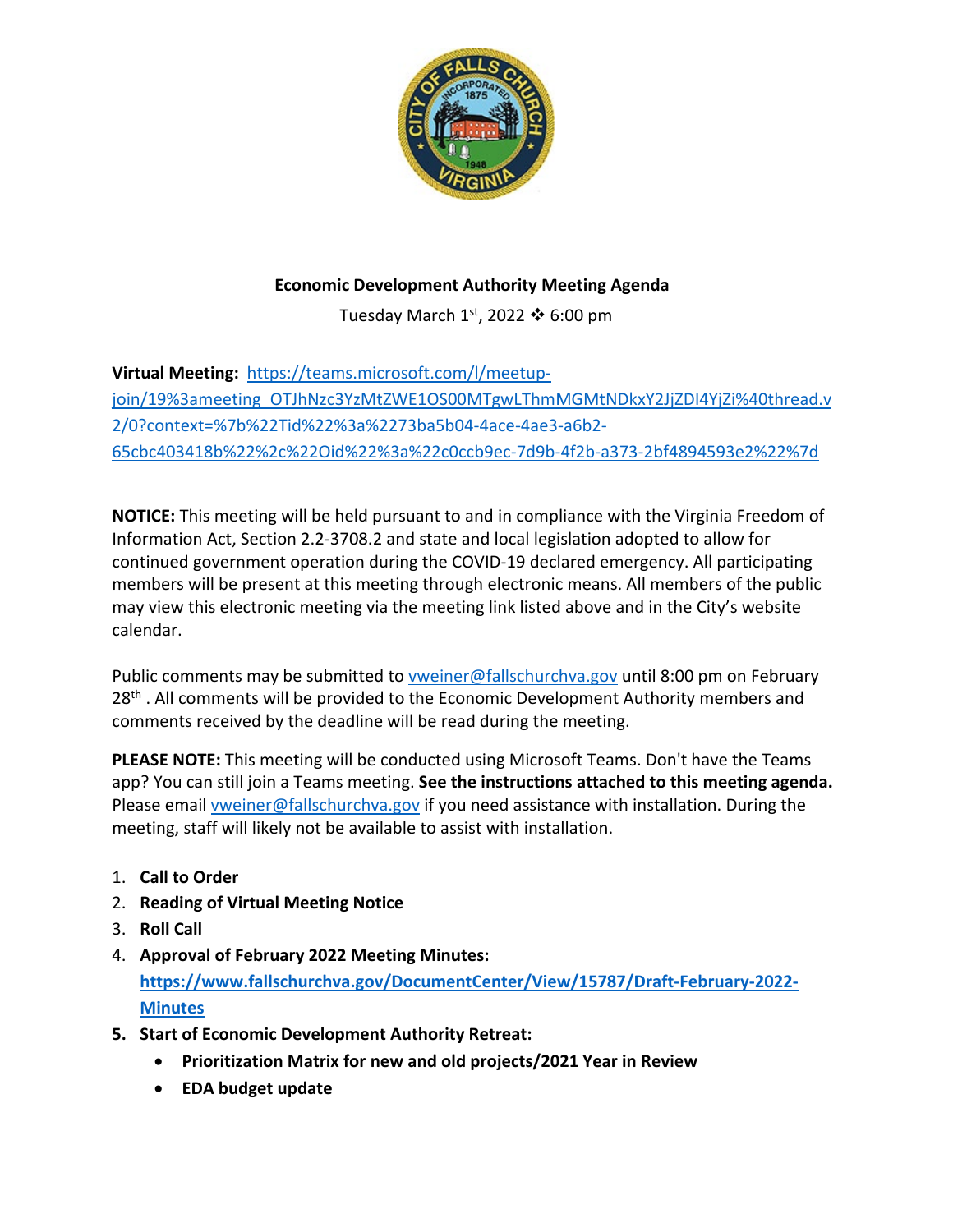

- **EDA Bylaws: What are EDA's authorities and regulations?** 
	- **EDA By-Laws : <https://www.fallschurchva.gov/DocumentCenter/View/15789/EDA-By-Laws>**
	- **City Incentives Tax Abatement for Improved, Expanded, and New Office Buildings:**

**[https://www.fallschurchva.gov/DocumentCenter/View/15792/City-](https://www.fallschurchva.gov/DocumentCenter/View/15792/City-Incentives-Tax-Abatements-for-Improved-Expanded-and-New-Office-Buildings)[Incentives-Tax-Abatements-for-Improved-Expanded-and-New-Office-](https://www.fallschurchva.gov/DocumentCenter/View/15792/City-Incentives-Tax-Abatements-for-Improved-Expanded-and-New-Office-Buildings)[Buildings](https://www.fallschurchva.gov/DocumentCenter/View/15792/City-Incentives-Tax-Abatements-for-Improved-Expanded-and-New-Office-Buildings)**

- **Affordable housing/Virginia Village update**
- **How can EDA create its own revenue?** 
	- **Land Banking Policy: [https://www.fallschurchva.gov/DocumentCenter/View/15790/EDA-Land-](https://www.fallschurchva.gov/DocumentCenter/View/15790/EDA-Land-Banking-Program-Policy--Guidelines)[Banking-Program-Policy--Guidelines](https://www.fallschurchva.gov/DocumentCenter/View/15790/EDA-Land-Banking-Program-Policy--Guidelines)**
	- **Industrial Revenue Bonds:**
	- **<https://www.fallschurchva.gov/DocumentCenter/View/15793/IRB>**
	- **EDA involvement in West End Project**
- **ARPA Project Overview/Discussion: [https://www.fallschurchva.gov/DocumentCenter/View/15788/New-Proposed-](https://www.fallschurchva.gov/DocumentCenter/View/15788/New-Proposed-ARPA-Submission-March-2022)[ARPA-Submission-March-2022](https://www.fallschurchva.gov/DocumentCenter/View/15788/New-Proposed-ARPA-Submission-March-2022)**
- **Other ways to Support Businesses in COVID using EDA funds**
- **Marketing**
- **6. Wrap-Up and Next Steps**
- **7. Adjournment**

Economic Development Authority Staff liaison: Valerie Weiner, 571-419-4651, [vweiner@fallschurchva.gov](mailto:vweiner@fallschurchva.gov)

## **Instructions for joining a Microsoft Teams meeting:**

[Click here to watch a video with instructions for joining a Teams meeting](https://www.microsoft.com/en-us/videoplayer/embed/RE3Oz24?pid=ocpVideo0-innerdiv-oneplayer&postJsllMsg=true&maskLevel=20&market=en-us)

## Join a Teams meeting on a phone or tablet

- 1. Click the meeting link provided.
- 2. **Download the Teams app for your device when prompted**: